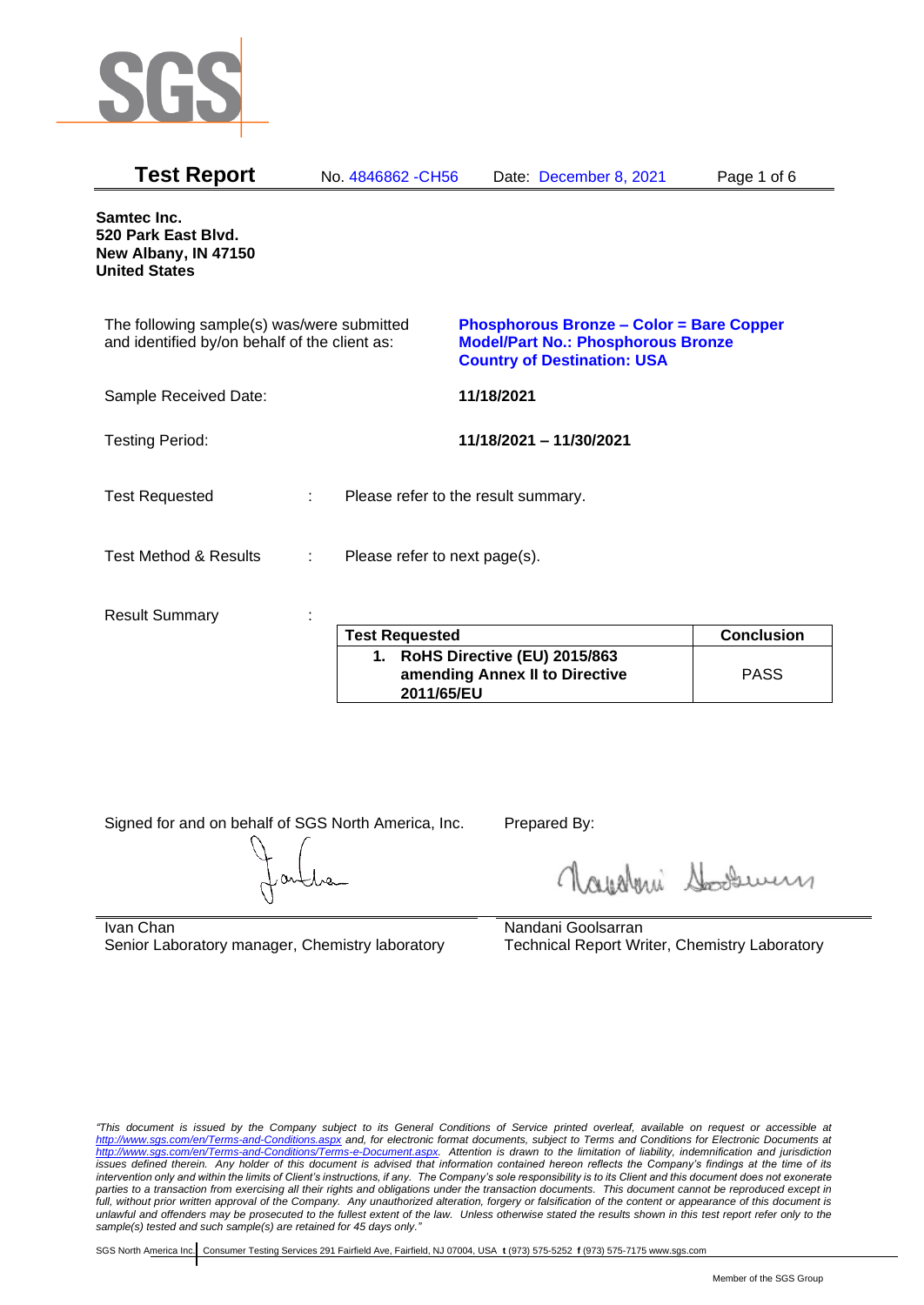

| <b>Test Report</b> | No. 4846862 - CH56 | Date: December 8, 2021 | Page 2 of 6 |
|--------------------|--------------------|------------------------|-------------|
|--------------------|--------------------|------------------------|-------------|

## **1. RoHS Directive (EU) 2015/863 amending Annex II to Directive 2011/65/EU**

## **Testing was done at an SGS Affiliate Laboratory:**

**Specimen SGS Sample ID Description No.** 1 HKT21-058386.010 Coppery metal

Remarks :

 $(1)$  1 mg/kg = 1 ppm = 0.0001% (2) MDL = Method Detection Limit

(3)  $ND = Not detected$  ( < MDL)

(4) "-" = Not Regulated

Test Method : With reference to IEC 62321-4:2013+A1:2017 and IEC62321-5:2013, analyzed by ICP-OES.

(Decision Rule: please refer to appendix 1: Category 1)

With reference to IEC62321-7-1:2015, analyzed by UV-Vis. (Decision Rule: please refer to appendix 1: Category 4)

| Test Item(s)                                     | Limit | Unit                    | MDL                      | <i>010</i> |
|--------------------------------------------------|-------|-------------------------|--------------------------|------------|
| Cadmium (Cd)                                     | 100   | mg/kg                   | $\overline{c}$           | <b>ND</b>  |
| Lead (Pb)                                        | 1,000 | mg/kg                   | 5                        | ND.        |
| Mercury (Hg)                                     | 1,000 | mg/kg                   | $\mathbf{2}$             | ND.        |
| Hexavalent Chromium $(Cr(VI))\blacktriangledown$ |       | $\mu$ g/cm <sup>2</sup> | 0.10                     | <b>ND</b>  |
| Sum of PBBs                                      | 1,000 | mg/kg                   | $\qquad \qquad -$        | <b>ND</b>  |
| Monobromobiphenyl                                |       | mg/kg                   | 5                        | <b>ND</b>  |
| Dibromobiphenyl                                  |       | mg/kg                   | 5                        | ND         |
| Tribromobiphenyl                                 |       | mg/kg                   | 5                        | <b>ND</b>  |
| Tetrabromobiphenyl                               |       | mg/kg                   | 5                        | <b>ND</b>  |
| Pentabromobiphenyl                               |       | mg/kg                   | 5                        | ND         |
| Hexabromobiphenyl                                |       | mg/kg                   | 5                        | <b>ND</b>  |
| Heptabromobiphenyl                               |       | mg/kg                   | 5                        | <b>ND</b>  |
| Octabromobiphenyl                                |       | mg/kg                   | 5                        | <b>ND</b>  |
| Nonabromobiphenyl                                |       | mg/kg                   | 5                        | <b>ND</b>  |
| Decabromobiphenyl                                |       | mg/kg                   | 5                        | ND.        |
| Sum of PBDEs                                     | 1,000 | mg/kg                   | $\overline{\phantom{a}}$ | <b>ND</b>  |
| Monobromodiphenyl ether                          |       | mg/kg                   | 5                        | <b>ND</b>  |
| Dibromodiphenyl ether                            |       | mg/kg                   | 5                        | ND.        |
| Tribromodiphenyl ether                           |       | mg/kg                   | 5                        | <b>ND</b>  |
| Tetrabromodiphenyl ether                         |       | mg/kg                   | 5                        | <b>ND</b>  |

*"This document is issued by the Company subject to its General Conditions of Service printed overleaf, available on request or accessible at <http://www.sgs.com/en/Terms-and-Conditions.aspx> and, for electronic format documents, subject to Terms and Conditions for Electronic Documents at [http://www.sgs.com/en/Terms-and-Conditions/Terms-e-Document.aspx.](http://www.sgs.com/en/Terms-and-Conditions/Terms-e-Document.aspx) Attention is drawn to the limitation of liability, indemnification and jurisdiction issues defined therein. Any holder of this document is advised that information contained hereon reflects the Company's findings at the time of its intervention only and within the limits of Client's instructions, if any. The Company's sole responsibility is to its Client and this document does not exonerate*  parties to a transaction from exercising all their rights and obligations under the transaction documents. This document cannot be reproduced except in full, without prior written approval of the Company. Any unauthorized alteration, forgery or falsification of the content or appearance of this document is *unlawful and offenders may be prosecuted to the fullest extent of the law. Unless otherwise stated the results shown in this test report refer only to the sample(s) tested and such sample(s) are retained for 45 days only."*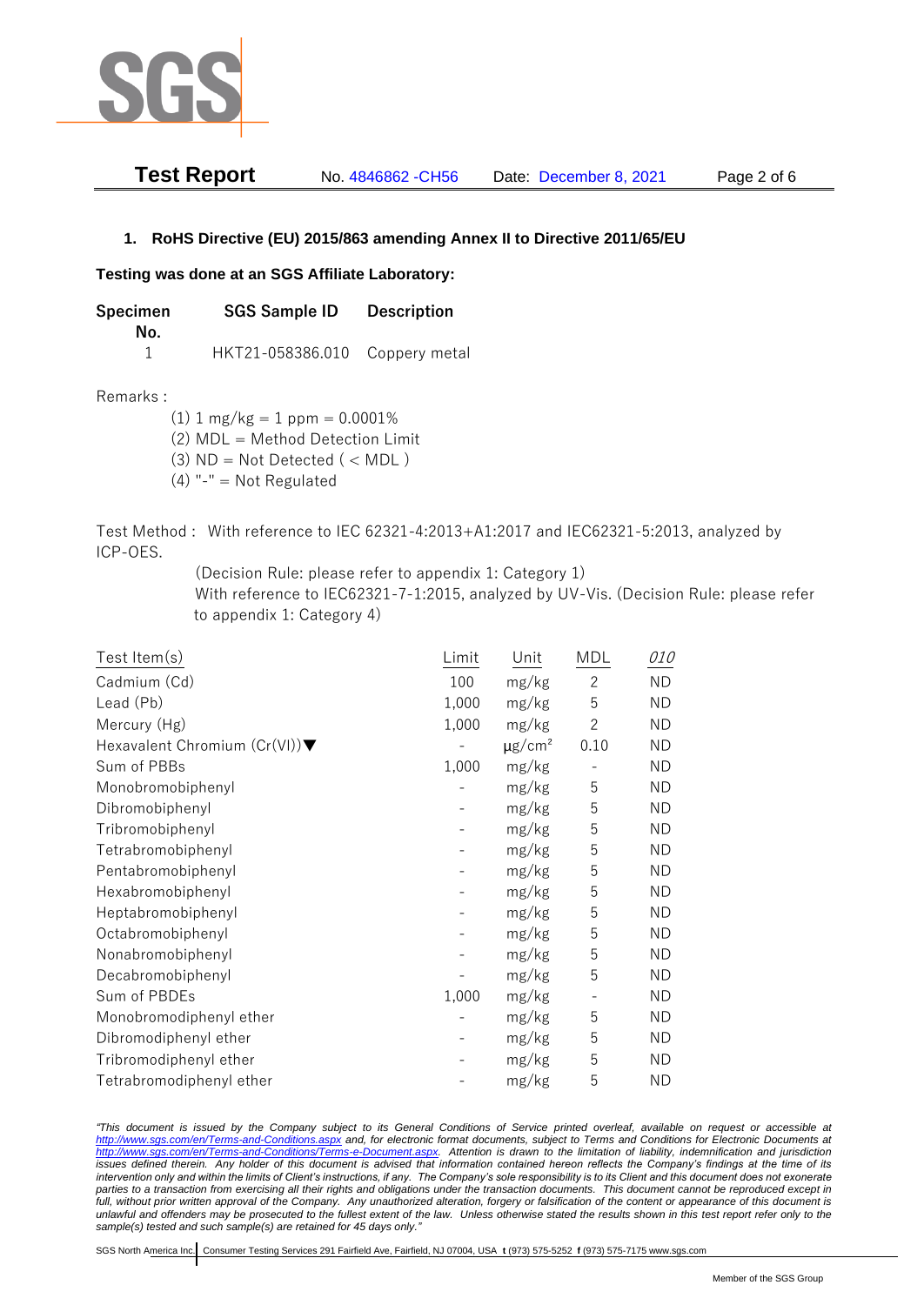

| <b>Test Report</b>       | No. 4846862 - CH56       | Date: December 8, 2021 |            |            | Page 3 of 6 |
|--------------------------|--------------------------|------------------------|------------|------------|-------------|
| Test Item $(s)$          | Limit                    | Unit                   | <b>MDL</b> | <i>010</i> |             |
| Pentabromodiphenyl ether | $\overline{\phantom{0}}$ | mg/kg                  | 5          | <b>ND</b>  |             |
| Hexabromodiphenyl ether  | $\qquad \qquad -$        | mg/kg                  | 5          | ND         |             |
| Heptabromodiphenyl ether | $\qquad \qquad -$        | mg/kg                  | 5          | ND         |             |
| Octabromodiphenyl ether  | $\overline{\phantom{0}}$ | mg/kg                  | 5          | ΝD         |             |
| Nonabromodiphenyl ether  | $\overline{\phantom{0}}$ | mg/kg                  | 5          | ND         |             |
| Decabromodiphenyl ether  | $\overline{\phantom{m}}$ | mg/kg                  | 5          | ND         |             |

Notes :

(1) The maximum permissible limit is quoted from RoHS Directive (EU) 2015/863. IEC 62321 series is equivalent to EN 62321 series

[http://www.cenelec.eu/dyn/www/f?p=104:30:1742232870351101::::FSP\\_ORG\\_ID,FSP\\_LANG\\_](http://www.cenelec.eu/dyn/www/f?p=104:30:1742232870351101::::FSP_ORG_ID,FSP_LANG_ID:1258637,25) [ID:1258637,25](http://www.cenelec.eu/dyn/www/f?p=104:30:1742232870351101::::FSP_ORG_ID,FSP_LANG_ID:1258637,25)

(2)  $\blacktriangledown$  = a. The sample is positive for Cr(VI) if the Cr(VI) concentration is greater than 0.13  $\mu$  g/cm2. The sample coating is considered to contain Cr(VI)

b. The sample is negative for Cr(VI) if Cr(VI) is ND (concentration less than 0.10  $\mu$  g/cm2). The coating is considered a non-Cr(VI) based coating

c. The result between 0.10  $\mu$  g/cm2 and 0.13  $\mu$  g/cm2 is considered to be inconclusive - unavoidable coating variations may influence the determination Information on storage conditions and production date of the tested sample is unavailable and thus Cr(VI) results represent status of the sample at the time of testing.

*"This document is issued by the Company subject to its General Conditions of Service printed overleaf, available on request or accessible at <http://www.sgs.com/en/Terms-and-Conditions.aspx> and, for electronic format documents, subject to Terms and Conditions for Electronic Documents at [http://www.sgs.com/en/Terms-and-Conditions/Terms-e-Document.aspx.](http://www.sgs.com/en/Terms-and-Conditions/Terms-e-Document.aspx) Attention is drawn to the limitation of liability, indemnification and jurisdiction issues defined therein. Any holder of this document is advised that information contained hereon reflects the Company's findings at the time of its intervention only and within the limits of Client's instructions, if any. The Company's sole responsibility is to its Client and this document does not exonerate parties to a transaction from exercising all their rights and obligations under the transaction documents. This document cannot be reproduced except in*  full, without prior written approval of the Company. Any unauthorized alteration, forgery or falsification of the content or appearance of this document is *unlawful and offenders may be prosecuted to the fullest extent of the law. Unless otherwise stated the results shown in this test report refer only to the sample(s) tested and such sample(s) are retained for 45 days only."*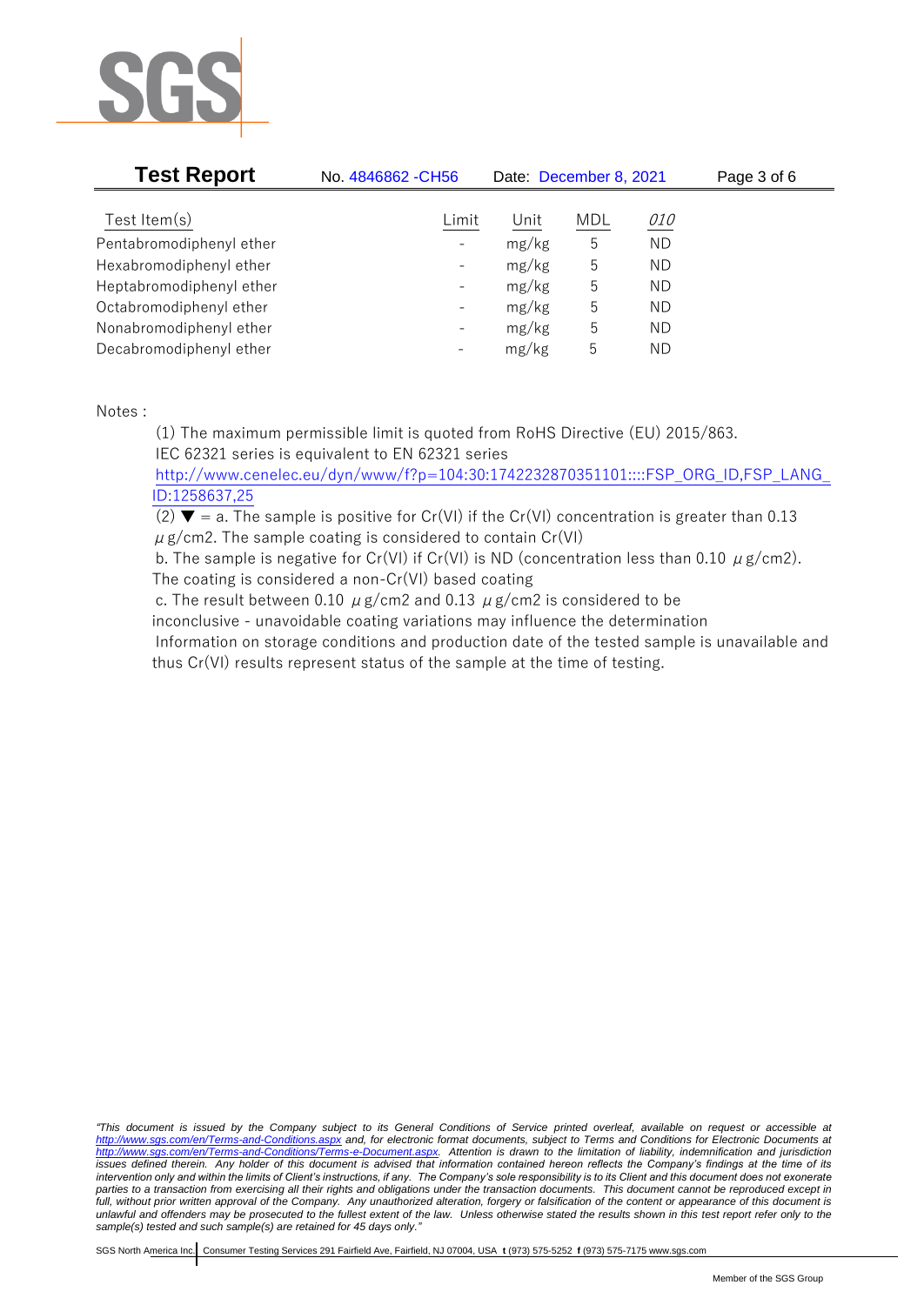

**Test Report** No. 4846862 -CH56 Date: December 8, 2021 Page 4 of 6

## Appendix 1

| Category       | Decision Rule Statement                                                                                                                                                                                                                                                                                                                                                                                                                                                                                                                                                                                                                                                                                                                                                                                                                                                                                                                                                                                                                                                                                                                                                                                                                                                                                                                                                                                                                                                                                            |
|----------------|--------------------------------------------------------------------------------------------------------------------------------------------------------------------------------------------------------------------------------------------------------------------------------------------------------------------------------------------------------------------------------------------------------------------------------------------------------------------------------------------------------------------------------------------------------------------------------------------------------------------------------------------------------------------------------------------------------------------------------------------------------------------------------------------------------------------------------------------------------------------------------------------------------------------------------------------------------------------------------------------------------------------------------------------------------------------------------------------------------------------------------------------------------------------------------------------------------------------------------------------------------------------------------------------------------------------------------------------------------------------------------------------------------------------------------------------------------------------------------------------------------------------|
| $\overline{1}$ | The decision rule for conformity reporting is based on the non-binary statement with quard band (is<br>equal to the expanded measurement uncertainty with a 95% coverage probability, w = U95) in<br>ILAC-G8:09/2019 Clause 4.2.3.<br>"Pass - the measured value is within (or below / above) the acceptance limit, where the<br>А.<br>acceptance limit is below / above to the quard band." or "Pass - The measured values were<br>observed in tolerance at the points tested. The specific false accept risk is up to 2.5%.".<br>"Conditional Pass - The measured values were observed in tolerance at the points tested.<br>В.<br>However, a portion of the expanded measurement uncertainty intervals about one or more<br>measured values exceeded / out of tolerance. When the measured result is close to the<br>tolerance, the specific false accept risk is up to 50%.".<br>C.<br>"Conditional Fail - One or more measured values were observed out of tolerance at the<br>points tested. However, a portion of the expanded measurement uncertainty intervals about<br>one or more measured values were in tolerance. When the measured result is close to the<br>tolerance, the specific false reject risk is up to 50%.".<br>"Fail - the measured value is out of (or below / above) the tolerance limit added / subtracted<br>D.<br>to the quard band." or "Fail - One or more measured values were observed out of tolerance<br>at the points tested". The specific false reject risk is up to 2.5%. |
| $\overline{2}$ | The decision rule for conformity reporting is based on BS EN 1811:2011+A1:2015: Reference test<br>method for release of nickel from all post assemblies which are inserted into pierced parts of the<br>human body and articles intended to come into direct and prolonged contact with the skin in<br>Section 9.2 interpretation of results.                                                                                                                                                                                                                                                                                                                                                                                                                                                                                                                                                                                                                                                                                                                                                                                                                                                                                                                                                                                                                                                                                                                                                                      |
| $\overline{3}$ | The decision rule for conformity reporting is based on the general consideration of simple<br>acceptance as stated in ISO/IEC Guide 98-3: "Uncertainty of measurement - Part 3: Guide to the<br>expression of uncertainty in measurement (GUM 1995)", and more specifically for analytical<br>measurements to the EURACHEM/CITAC Guide 2012 "Quantifying Uncertainty in Analytical<br>Measurement *                                                                                                                                                                                                                                                                                                                                                                                                                                                                                                                                                                                                                                                                                                                                                                                                                                                                                                                                                                                                                                                                                                                |
| 4              | The decision rule for conformity reporting is according to the IEC 62321-7-1 Edition 1.0 2015-09<br>Section 7: Table 1-(comparison to standard and interpretation of result)                                                                                                                                                                                                                                                                                                                                                                                                                                                                                                                                                                                                                                                                                                                                                                                                                                                                                                                                                                                                                                                                                                                                                                                                                                                                                                                                       |
| $\overline{5}$ | The decision rule for conformity reporting is according to the IEC 62321-3-1 Edition 1.0 2013-06<br>Annex A.3 interpretation of result.                                                                                                                                                                                                                                                                                                                                                                                                                                                                                                                                                                                                                                                                                                                                                                                                                                                                                                                                                                                                                                                                                                                                                                                                                                                                                                                                                                            |
| $\overline{6}$ | The decision rule for conformity reporting is according to the GB/T 26125-2011 Annex A to H                                                                                                                                                                                                                                                                                                                                                                                                                                                                                                                                                                                                                                                                                                                                                                                                                                                                                                                                                                                                                                                                                                                                                                                                                                                                                                                                                                                                                        |
| 7              | The decision rule for conformity reporting is according to the requested specification or standard<br>(ASTM F963-17 section 4.3.5)                                                                                                                                                                                                                                                                                                                                                                                                                                                                                                                                                                                                                                                                                                                                                                                                                                                                                                                                                                                                                                                                                                                                                                                                                                                                                                                                                                                 |
| $\overline{8}$ | The decision rule for conformity reporting is according to the requested specification or standard<br>(AS/NZS ISO 8124 Part 3 section 4.2)                                                                                                                                                                                                                                                                                                                                                                                                                                                                                                                                                                                                                                                                                                                                                                                                                                                                                                                                                                                                                                                                                                                                                                                                                                                                                                                                                                         |
| Remark         | If the decision rule is not feasible to be used and the uncertainty of the result is able to be provided.<br>the uncertainty range of the result will be shown in the report. Otherwise, only result will be shown<br>in the report.                                                                                                                                                                                                                                                                                                                                                                                                                                                                                                                                                                                                                                                                                                                                                                                                                                                                                                                                                                                                                                                                                                                                                                                                                                                                               |

*"This document is issued by the Company subject to its General Conditions of Service printed overleaf, available on request or accessible at <http://www.sgs.com/en/Terms-and-Conditions.aspx> and, for electronic format documents, subject to Terms and Conditions for Electronic Documents at [http://www.sgs.com/en/Terms-and-Conditions/Terms-e-Document.aspx.](http://www.sgs.com/en/Terms-and-Conditions/Terms-e-Document.aspx) Attention is drawn to the limitation of liability, indemnification and jurisdiction issues defined therein. Any holder of this document is advised that information contained hereon reflects the Company's findings at the time of its intervention only and within the limits of Client's instructions, if any. The Company's sole responsibility is to its Client and this document does not exonerate parties to a transaction from exercising all their rights and obligations under the transaction documents. This document cannot be reproduced except in*  full, without prior written approval of the Company. Any unauthorized alteration, forgery or falsification of the content or appearance of this document is *unlawful and offenders may be prosecuted to the fullest extent of the law. Unless otherwise stated the results shown in this test report refer only to the sample(s) tested and such sample(s) are retained for 45 days only."*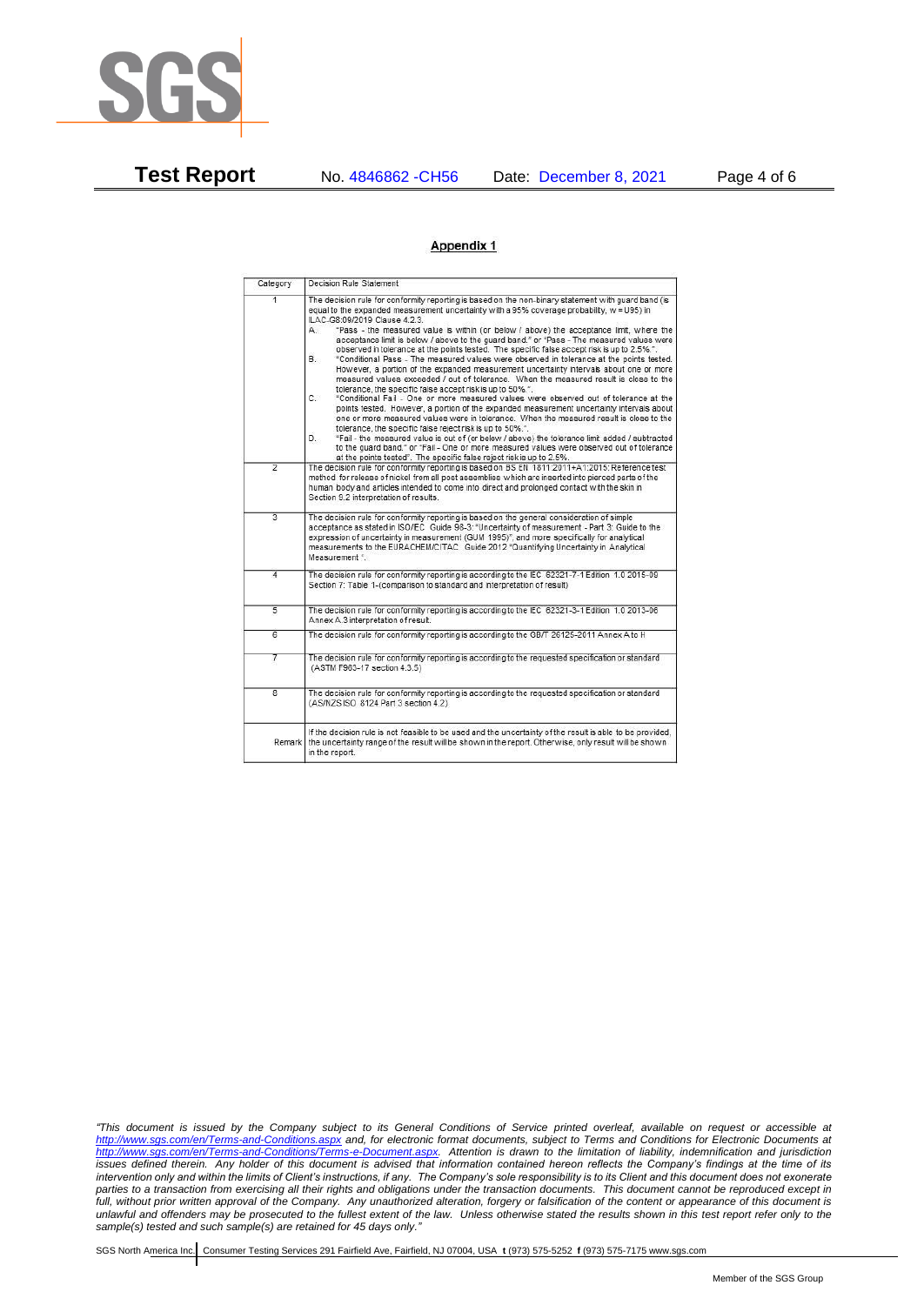



*"This document is issued by the Company subject to its General Conditions of Service printed overleaf, available on request or accessible at <http://www.sgs.com/en/Terms-and-Conditions.aspx> and, for electronic format documents, subject to Terms and Conditions for Electronic Documents at [http://www.sgs.com/en/Terms-and-Conditions/Terms-e-Document.aspx.](http://www.sgs.com/en/Terms-and-Conditions/Terms-e-Document.aspx) Attention is drawn to the limitation of liability, indemnification and jurisdiction issues defined therein. Any holder of this document is advised that information contained hereon reflects the Company's findings at the time of its intervention only and within the limits of Client's instructions, if any. The Company's sole responsibility is to its Client and this document does not exonerate*  parties to a transaction from exercising all their rights and obligations under the transaction documents. This document cannot be reproduced except in full, without prior written approval of the Company. Any unauthorized alteration, forgery or falsification of the content or appearance of this document is *unlawful and offenders may be prosecuted to the fullest extent of the law. Unless otherwise stated the results shown in this test report refer only to the sample(s) tested and such sample(s) are retained for 45 days only."*